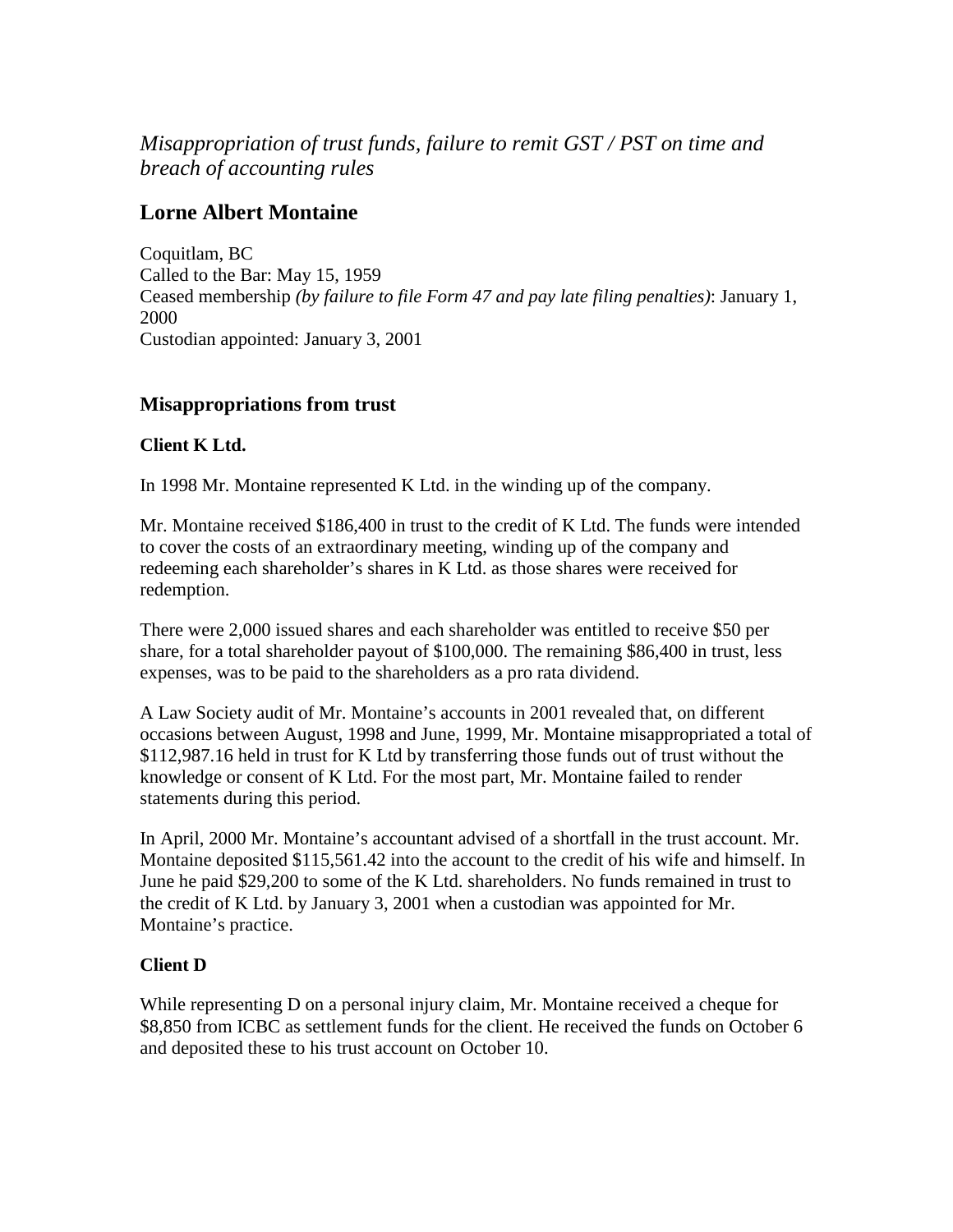On three occasions in October, Mr. Montaine misappropriated funds held in trust for D by withdrawing these funds by trust cheque payable to himself and subsequently depositing the funds to his firm's general account. Specifically, he withdrew \$4,000, \$1,000 and \$3,000 without rendering statements of account to the client.

In November, 2000 D complained to the Law Society that Mr. Montaine had settled her personal injury claim with ICBC, but had not provided her with an accounting or any of the settlement funds. Having heard of D's complaint, Mr. Montaine met with her on November 23 and provided her with a cheque for \$5,768.42, drawn on his general account, and a document entitled "Statement of Source and Application of Funds."

## **Failing to remit GST and PST in a timely way**

The audit of Mr. Montaine's practice revealed that, while Mr. Montaine collected GST and PST on his accounts, he failed to remit these funds in a timely way.

#### **Failing to maintain books and records**

The audit of Mr. Montaine's practice revealed that he failed to comply with Law Society accounting rules. In particular, Mr. Montaine:

- co-mingled his funds with trust funds, contrary to Rule  $3-52(4)$  in that, on many occasions, he had a balance greater than \$300 of his own funds in his trust account;
- failed to prepare trust reconciliations for the bank or client liability accounts, contrary to Rule 3-65;
- failed to accurately record deposits to and payments from trust, contrary to Rule 3-63 in that his accountant updated the books and records only once a year when preparing a Form 47 accountant's report for the practice;
- failed to keep his books and records in a proper manner in written or electronic form in that his records were incomplete and transactions were not easily traceable, contrary to Rule 3-59;
- failed to maintain the minimum requirements for trust and general books, records or accounts, contrary to Rules 3-60 and 3-61;
- failed to keep a file of billings for fees charged or to keep copies of bills on file to support the withdrawal of fees from trust, contrary to Rule 3-62; and
- failed to deliver a final accountant's report after ceasing membership, contrary to Rule 3-78.

\* \* \*